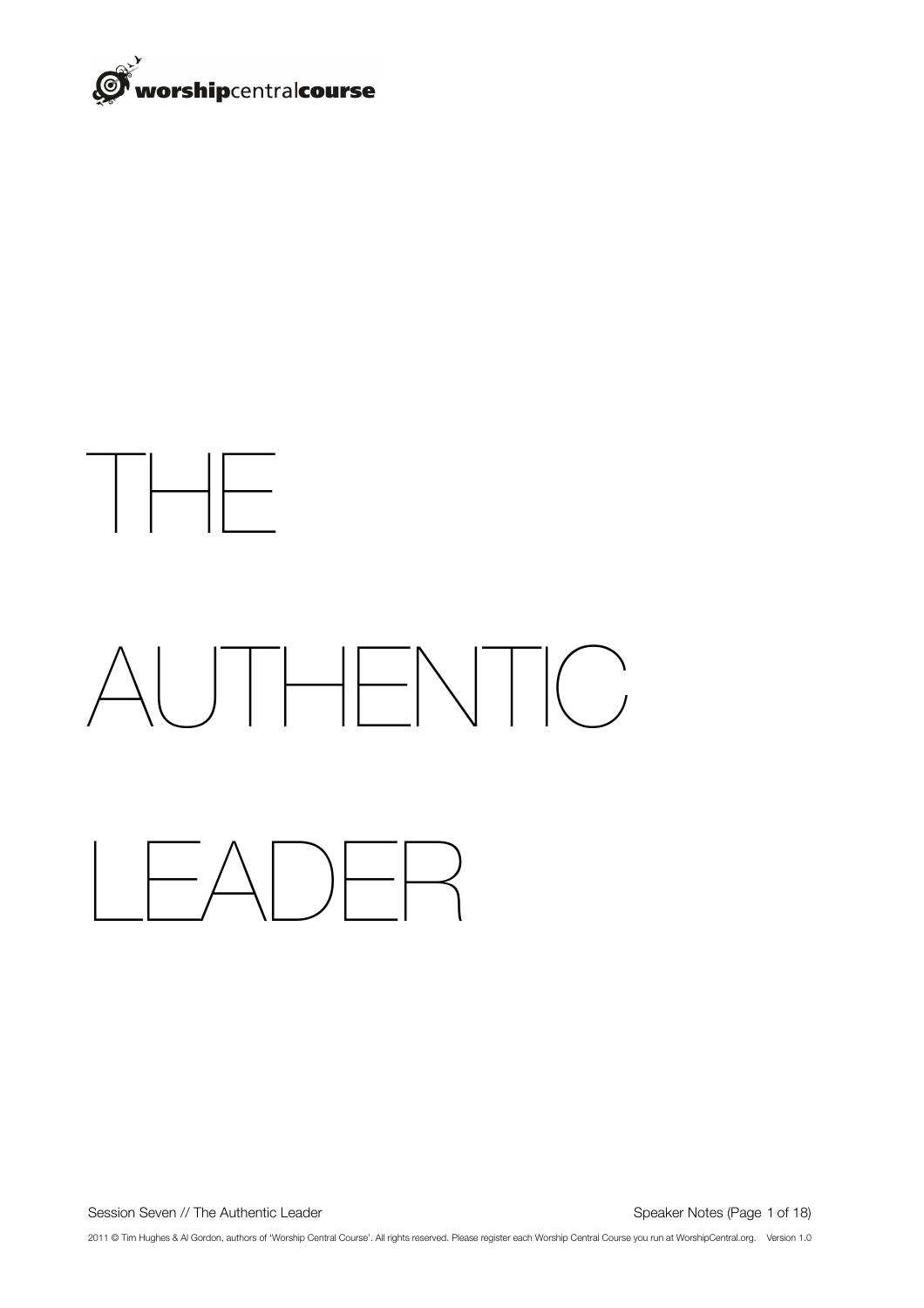

## Welcome

Thanks for downloading the Speaker Notes for the Worship Central Course. In this seventh session, we've outlined the structure and key points for the talk, and left room for you to add your own examples. Feel free to personalize the examples and make it your own, but we'd please ask that you keep the core material the same, as we want people to be able to get the same Course wherever they are.

We pray this course will be a great blessing to you and your worship team, and we stand with you as you seek to encounter God, equip the worshipper and empower your local church.

Tim Hughes & Al Gordon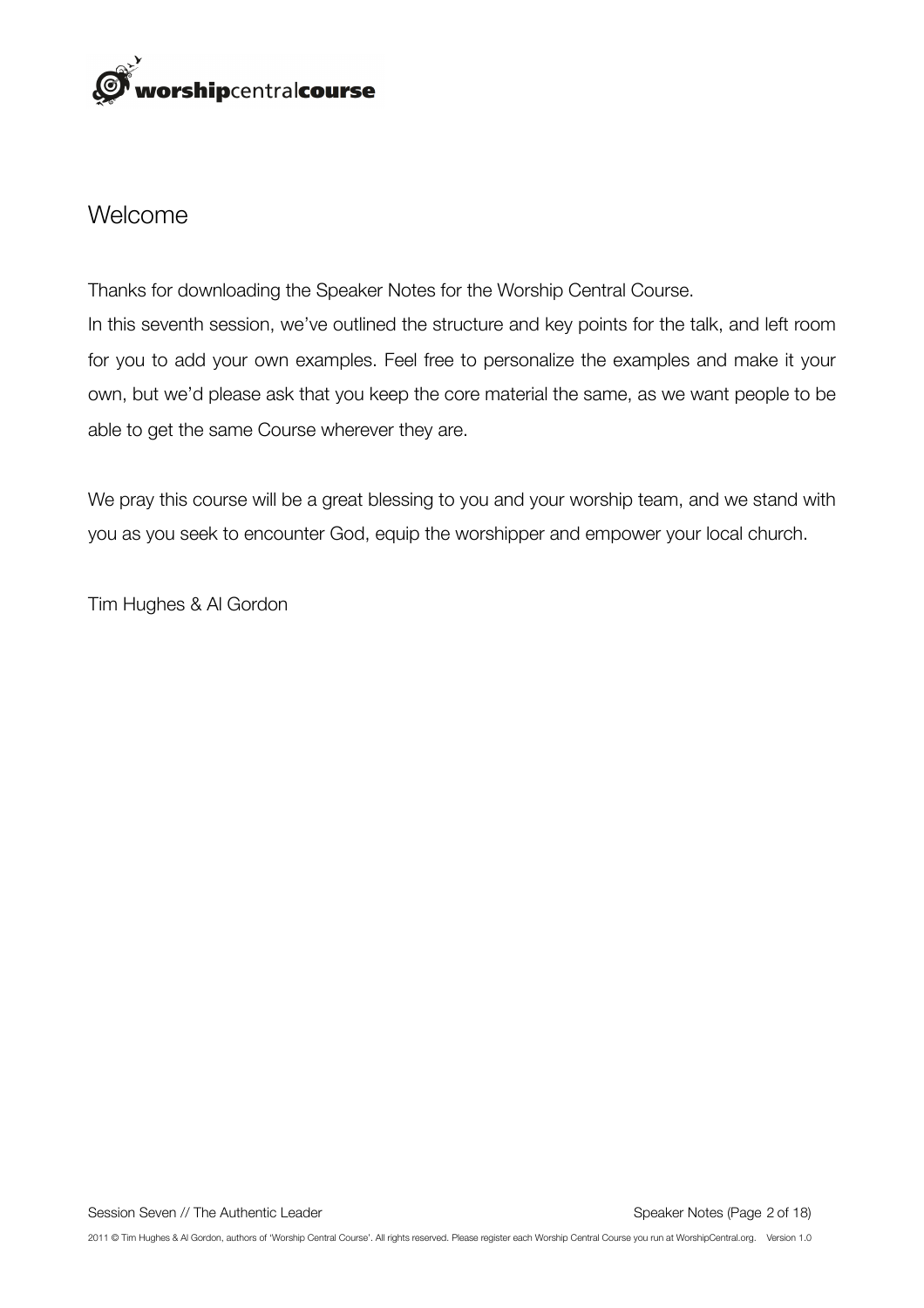

#### Introduction

Welcome to the final session of the Worship Central Course. Over the past six sessions we've looked at why worship is central, and examined key values to keep our worship Christcentered. We've explored how to lead worship and how to release creativity, how to be a team and how to play together.

Now in this final session, we're going to look at how we can take all of this and put it into practice for the rest of our lives as people passionate about the praises of God. Let's begin with some words of Jesus from the Message translation of Matthew. Jesus says:

"Are you tired? Worn out? Burned out on religion? Come to me. Get away with me and you'll recover your life. I'll show you how to take a real rest. Walk with me and work with me – watch how to do it. Learn the unforced rhythms of grace." (Matthew 11:28-31)

When we look at the world around us, leadership seems to be in crisis. So often we hear tragic stories of leaders falling from grace; depressing tales of weakness, deception, greed and hypocrisy. There are many consequences to these failings, one being that we can become afraid of stepping up to lead, for fear of getting it wrong. Yet if you're involved in the creative worship life of your community, you already are a leader. Whether you realize it or not, your worship is already inspiring others. So, as we get used to that thought, the vital question has to be asked and answered: How can we learn to be the kind of leaders that can be trusted? How can we be the kind of leaders that keep going without messing up or burning out? How can we be the kind of leaders that are authentic and fit to serve these amazing communities we find ourselves in?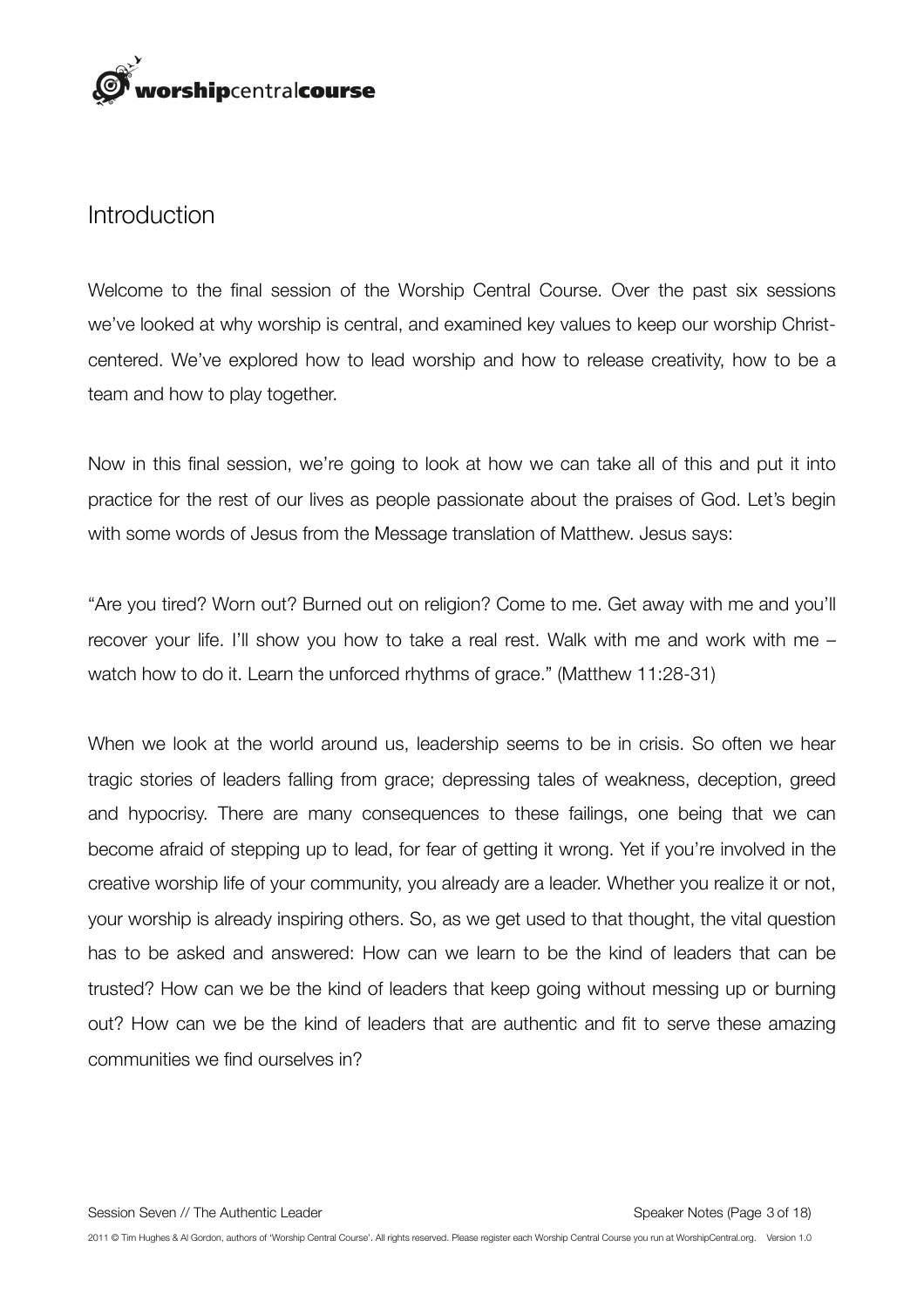

We might start in the local bookstore. There are whole sections on leadership, from theories on what makes a great leader through to books that describe how to turn a business around. There are biographies of military commanders or sporting heroes to give us inside tips, and it's the same on the internet – there are courses, DVDs and any number of different life coaches and leadership masterclasses all competing for our attention. However, there is one leader who has had more impact on the world than any other: Jesus. It is to Jesus that we must turn if we are to understand the true meaning of authentic leadership.

Jesus' life is totally unique and towers over history after two thousand years. His leadership is utterly radical, revolutionary and counter-cultural. Napoleon Bonaparte once wrote, "Alexander, Caesar, Charlemagne and I myself have founded great empires, but upon what did these creations of our genius depend? Upon force! Jesus alone founded his empire upon love, and to this very day millions will die for him." What can we learn from the most remarkable leader the world has ever seen?

As we draw this Course to a close we are going to explore six leadership principles from the life of Jesus that will help keep us in tune as leaders. Just as a guitarist will spend time ensuring that each of their six strings is properly tuned, we need to make sure we are constantly checking that the key components of our lives are right where they need to be.

So using the six strings of a guitar to make up our six leadership principles, the first string is the E string. E is for Examine your heart.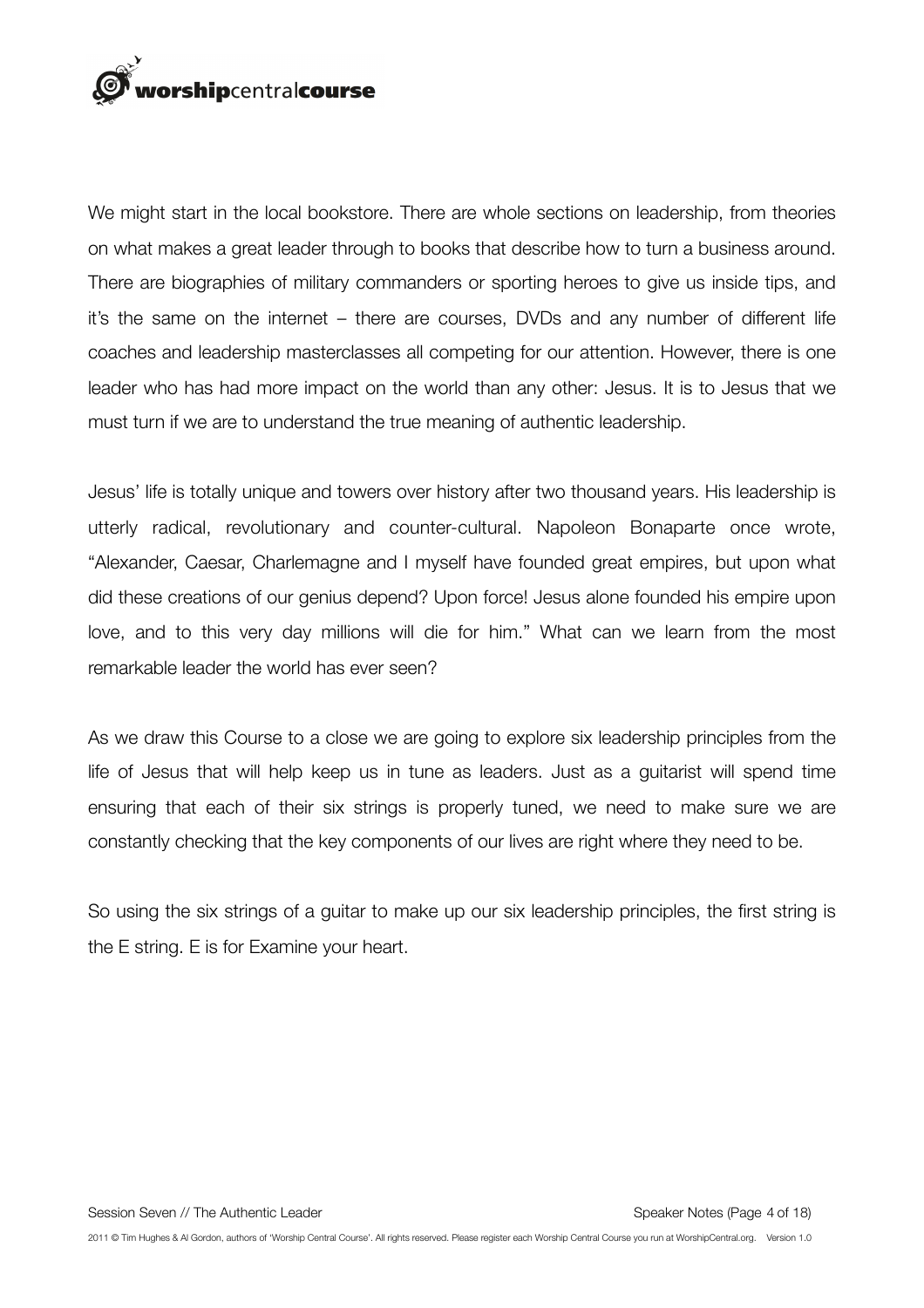

# E String // Examine your Heart

Jesus says, "Love the Lord your God with all your heart, with all your soul and with all your mind and with all your strength." (Mark 12:30)

The human heart is an amazing thing. An individual's heart is typically the same size as their fist, yet even when we're resting, it exerts twice the relative strength as the leg muscles do when sprinting. In an average day, the heart beats one hundred thousand times. That's an awesome two and a half billion times in a typical lifetime.

God uses the physical picture of the heart to talk about the importance of our inner spiritual motivation. The common understanding in both the Old and New Testaments was that the 'heart' was the control centre of a person's being: all our ideas, thoughts, motives and decisions flowed from here. It is with our hearts that we:

Look for God (Deut 4:29) Love God (Deut 6:5) Serve God (Joshua 22:5) Meditate on him (Psalm 19:14) Hold onto his word (Psalm 119:11) Trust in him (Proverb 3:5) Do the will of God (Ephesians 6:6) Love others (1 Peter 1:22) Pour out our worship to God (Psalm 62:8)

To God, the heart of the matter is the matter of the heart. Running throughout this course has been the simple truth that worship is a heart condition. If we are to learn to lead worship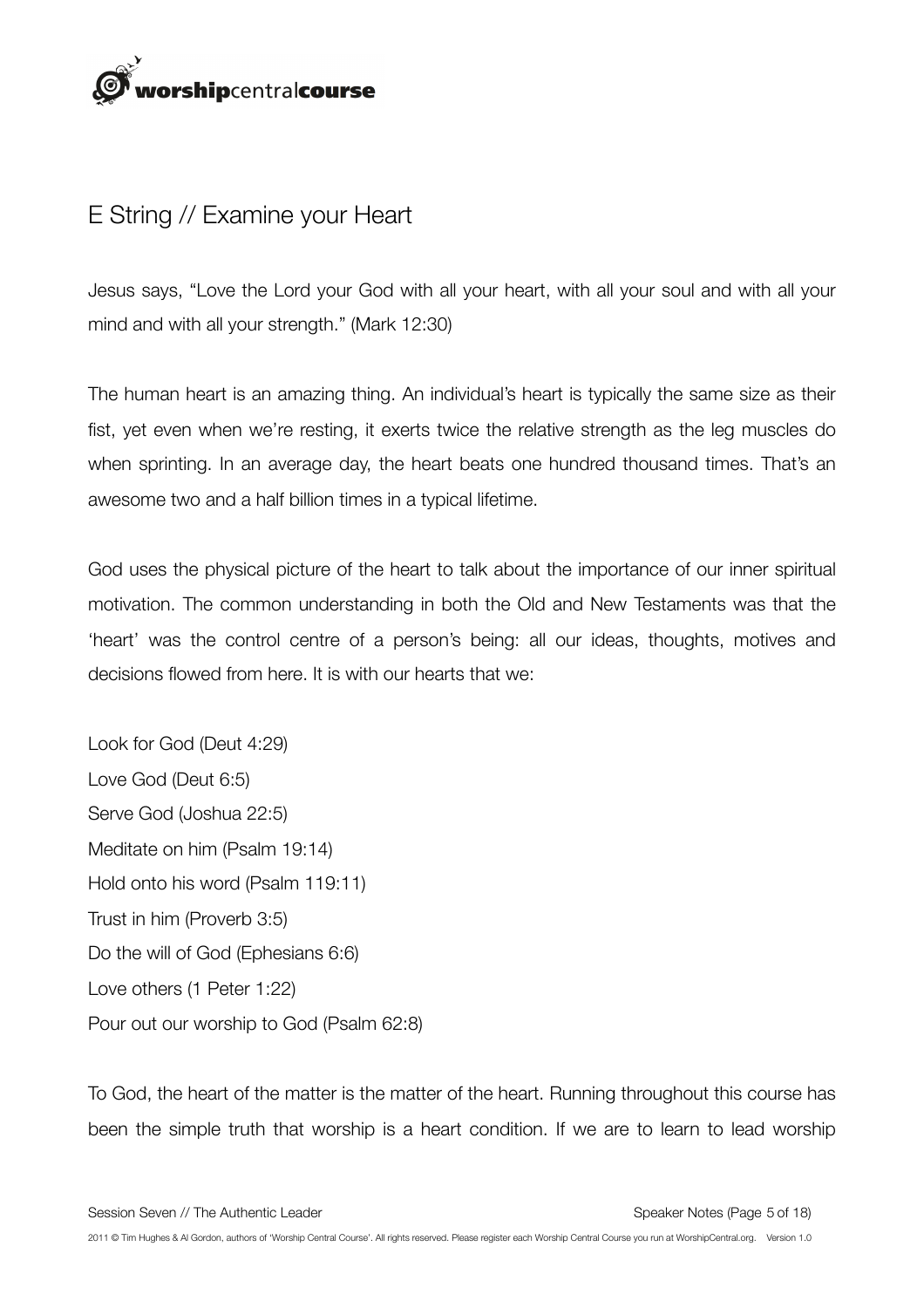

authentically, we must start with asking God to teach us to worship with our hearts, that is, with all of ourselves, from the very centre of our beings.

In Christ, our hearts become our main instrument for worshipping God: we're to sing and make music in our hearts to the Lord. When we're worshipping together it's almost as if Jesus walks among us, listening, not to the sound and melodies coming from our lips, but rather to each of our hearts. What's more, Jesus doesn't turn away and stop listening when the worship finishes on a Sunday. He's listening to the sound of our heart at work on Tuesday morning; or when we're out with our friends on a Friday night.

Authenticity works from the inside out. It can't be a show because - among other reasons eventually people see through the mask and the performance. Jesus was brutal with the Pharisees who focused on the outward expression of worship, "Woe to you, " he said to them, "...you hypocrites! You are like whitewashed tombs, which look beautiful on the outside but on the inside are full of dead men's bones and everything unclean." (Matt 23:27)

To respond to the greatest commandment, that we would love the Lord with all our hearts, we need to learn what it means to examine our hearts: to prayerfully look within asking those deep and private questions. In allowing God to search our hearts and test our anxious thoughts we begin to journey towards holiness. We gradually become the people God has created and called us to be.

One great habit that can be helpful is to carve out a little time in the week to sit down, alone, with a journal, and reflect prayerfully on the following questions: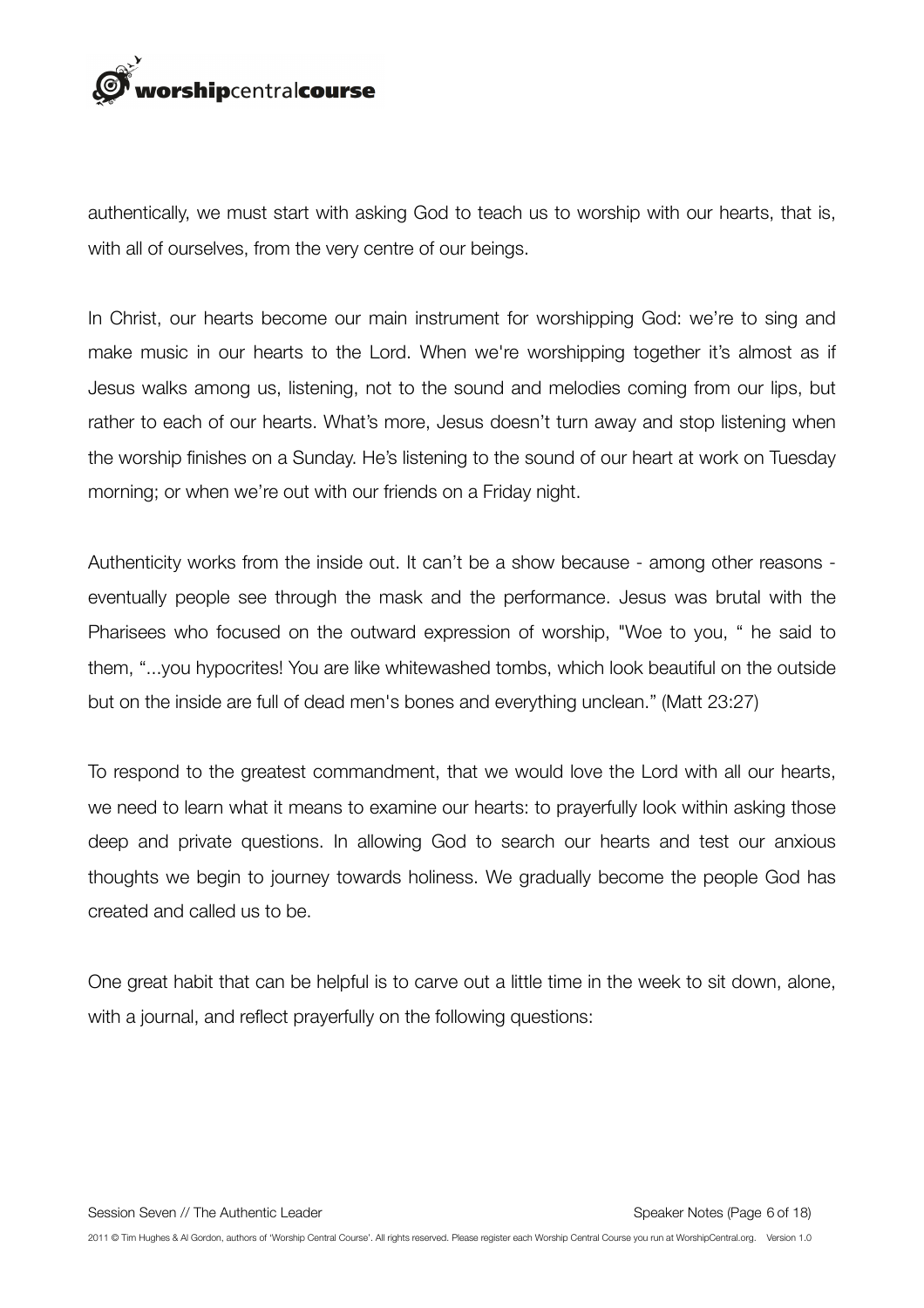# orshipcentralcourse

- 1. What were the highlights of the past week?
- 2. What were the low points of the past week?
- 3. What lessons did I learn?
- 4. What practical actions do I need to take?

By dedicating time each week to remind ourselves of the highs and lows, we find space to get in touch with our emotions. Rather than running away from all that we find deep inside us, we create an opportunity to engage with it and make sensible decisions to move forward. This way we are much less likely to damage other people by constantly operating out of brokenness and pain. By working practically through each question we can identify areas in our lives that need to be worked on and situations that need to be addressed. We can be deliberate and decisive in the way we live and lead instead of letting life run away from us.

We can ask the big questions that govern whether we are leading effectively: Is my calling sure? Is my passion hot? Is my pride subdued? Am I growing in patience and self-control? Is my pace sustainable or are personal issues hindering my call as a leader? Only then should we feel properly equipped to move forward and lead in a way that is healthy and manageable for the long run.

The Christian author Dr. Leighton Ford writes, "God loves us the way we are, but too much to leave us that way." It's as we learn to examine our hearts before God that this process of change begins.

So that's the E string, for Examine the heart. Next, the A string. A is for Advance humbly.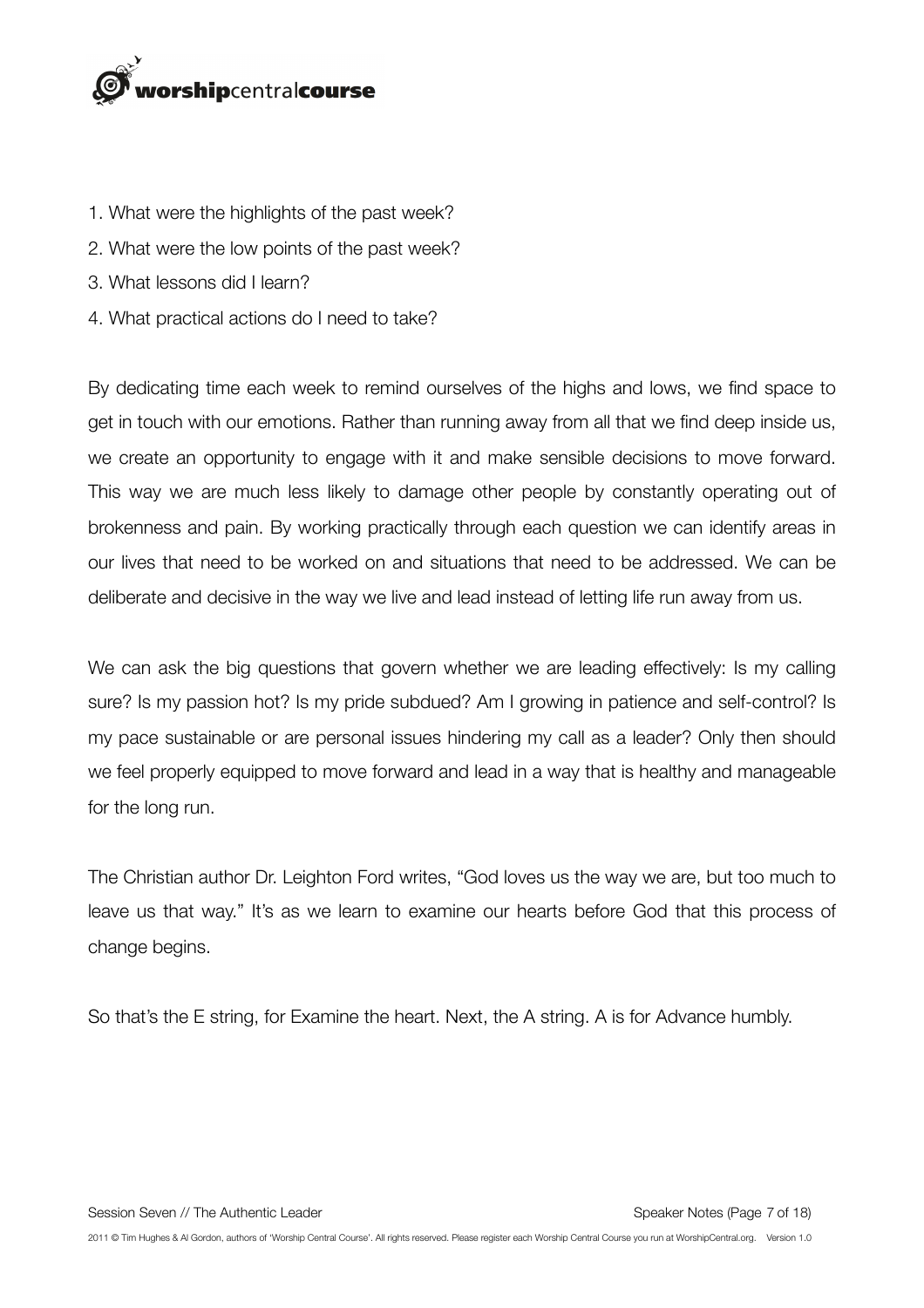# orshipcentralcourse

# A String // Advance Humbly

Jesus says, "For everyone who exalts himself will be humbled, and he who humbles himself will be exalted." (Luke 14:11)

Jesus didn't spend a huge amount of time speaking about leadership. Instead, he spent a lot of time talking about service. To Jesus, real leadership equals humble service. The authentic leader is by definition someone who dedicates themselves to serving others, instead of choosing to push themselves forward, they advance humbly.

Jesus sets the ultimate example, choosing to leave the kingly comfort of heaven to come to earth to serve and save. Jesus washes his disciples' feet, saying "I have set you an example that you should do as I have done for you" (John 13:15). True service is rooted and worked out in ordinary, unglamorous humility.

From the beginning to the end of the Bible, we are encouraged to walk humbly. Peter challenges us all, "clothe yourselves with humility toward one another, because 'God opposes the proud but gives grace to the humble.'" (1 Peter 5:5). Sometimes we have to learn these things the hard way.

# [Insert Story]

*This is a good point to insert a story about you being humbled as a worship leader. Perhaps you were asking for it, or maybe it was one of those lessons that simply come along without seeming to prompt it: either way, be honest with people as you retell the events.*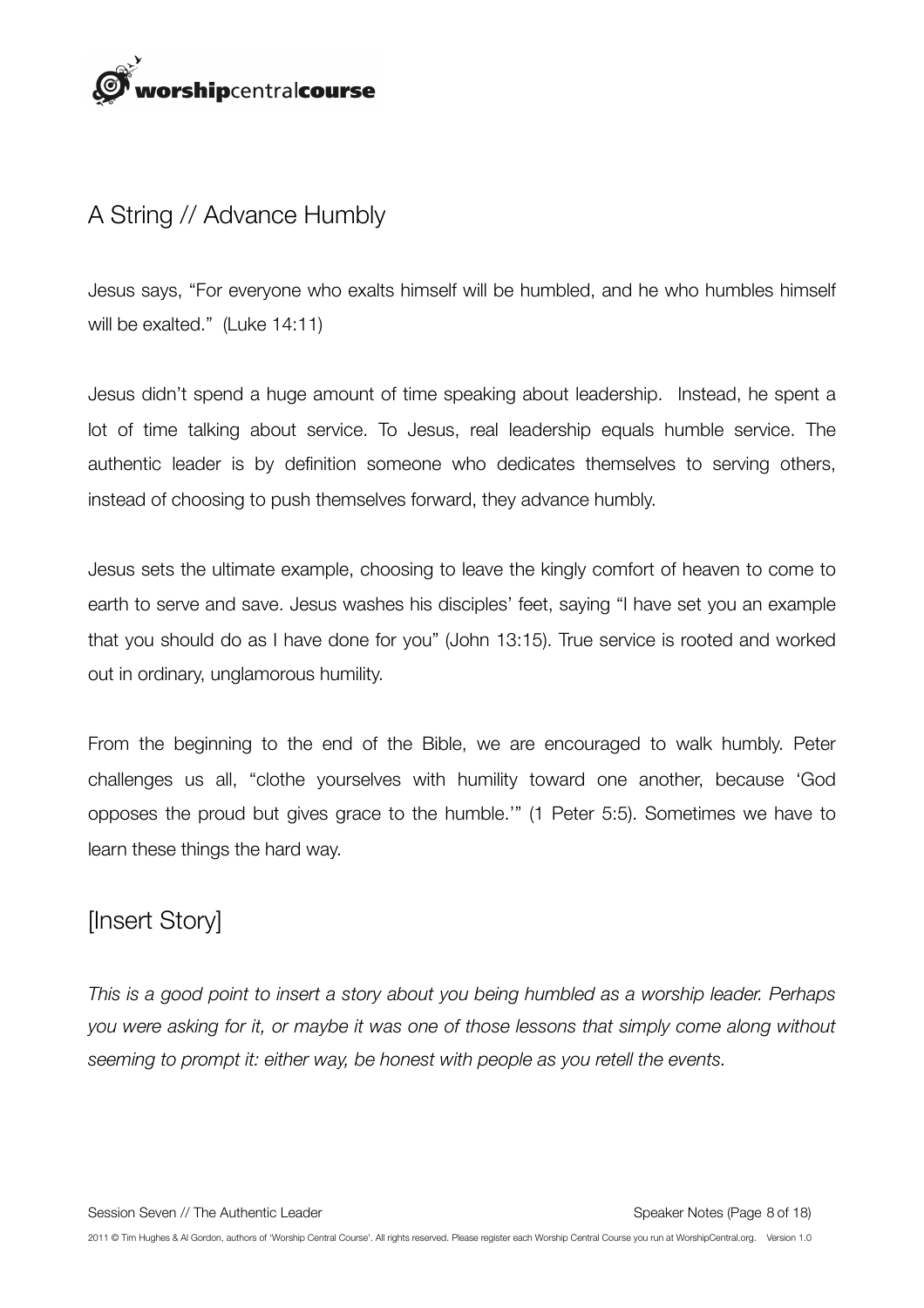

We are not called to a celebrity culture, but a humility culture. Humility does not come easy. Andrew Murray wrote that 'humility is not a thing that will come on its own. It must be made the object of special desire, prayer, faith and practice.' So, where do we begin? Here are three practical steps that can help to encourage humility:

#### **Consider**

Firstly, Consider. We'd do well to follow the advice Job received to 'stop and consider God's wonders' (Job 37:14). Creation surrounds us, full of splendour and wonder, revealing the greatness of its maker. Look around at the epic majesty of God's design. Marvel at the awesome beauty of the night sky. Human empires rise and fall, yet the star-studded heavens continue to shine, majestic and glorious. Think about the vast mysteries of the ocean's deeps. We've explored more of space than we have the furthest reaches of our own oceans. When we stop to consider the glory and magnitude of God displayed in creation, we inevitably find ourselves facedown in awe and wonder, humbly worshipping this great King.

As Wayne Grudem writes, "the difference between God's being and ours is more than the difference between the sun and a candle, more than the difference between the ocean and a raindrop, more than the difference between the arctic ice cap and a snow flake, more than the difference between the universe and the room we are sitting in: God's being is qualitatively different. No limitation or imperfection in creation should be projected on to our thought of God. He is the creator; all else is creaturely. All else can pass away in an instant; he necessarily exists forever."

We need to embrace the truth of how small we are compared to the might and size of who he is. A true revelation of the transcendence and otherness of God cannot fail to help cultivate a humble heart within us.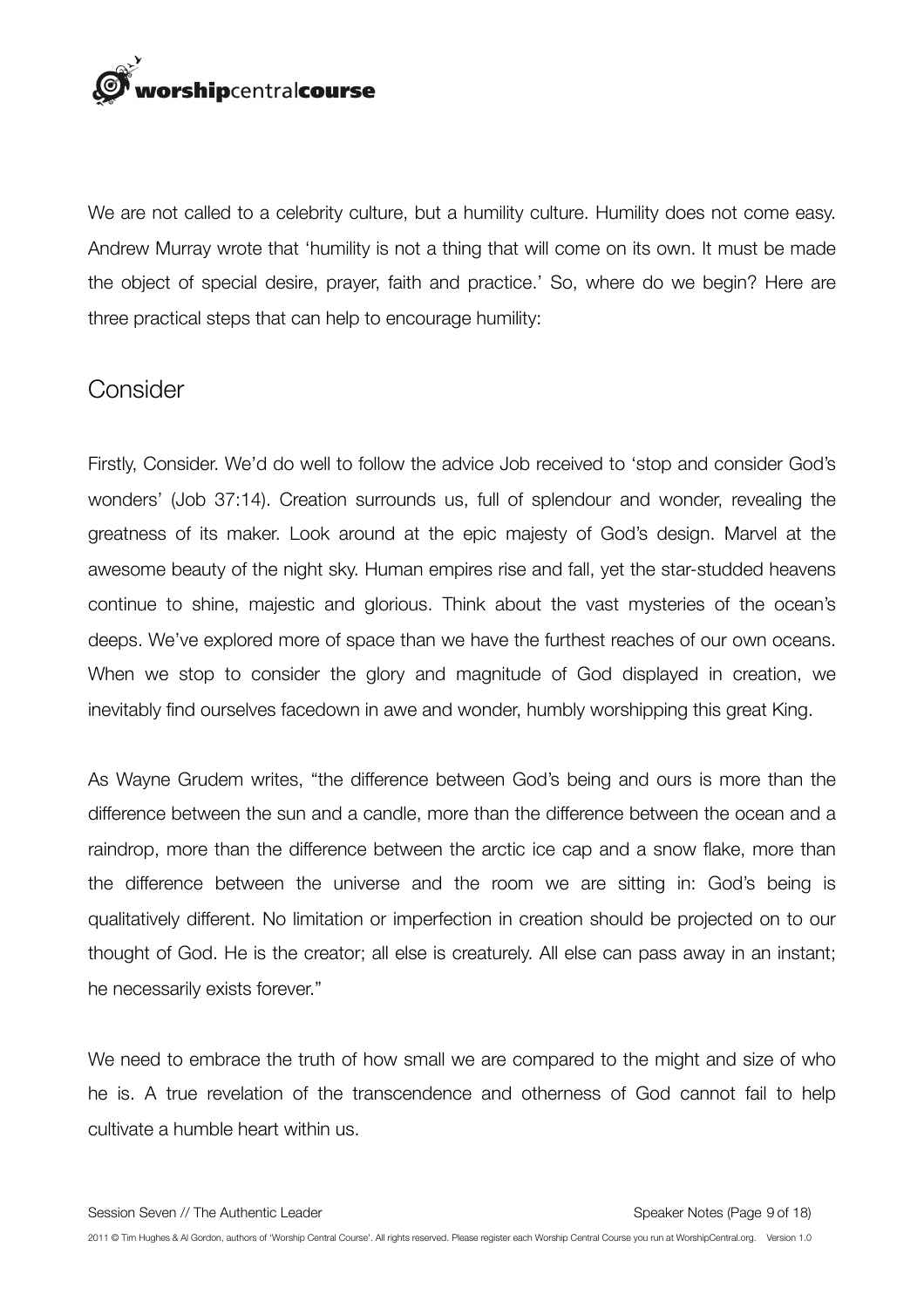# rorshipcentralcourse

#### **Contribute**

Secondly, contribute. God is looking for servants, not stars. To lead others in worship is by definition to choose to serve others, to contribute in ways that no one sees and we don't get credit for.

There's a story of a now well-known worship leader in the USA who as a young man felt called to lead worship. He approached his pastor to tell him of his availability to lead at the church. His pastor graciously informed him that there was no position available at the moment for a worship leader, but that they were looking for a janitor to help look after the building. Thinking this would be a short-term post before stepping up to become the worship leader, he took on the job. For weeks and then months, this man spent his days stacking chairs, cleaning toilets and locking up last thing at night. As time went on he became more and more bitter and frustrated. Why was he wasting his time on menial tasks that anyone could do? One morning, whilst mopping the floor, he had a revelation that what he was doing, was worship. Every chair stacked, every light bulb repaired, every contribution made to help others - if done to the glory of God – was a precious offering of worship. It was here that he learnt that humility is the heart of worship.

Jesus said, "Kings like to throw their weight around and people in authority like to give themselves fancy titles. It's not going to be that way with you. Let the senior among you become like the junior; let the leader act the part of the servant." (Luke 22:25-26, The Message) What does this mean for us as worship leaders? For some it may mean helping the band to pack away at the end of a service when you're exhausted, for others it may mean choosing to lead worship in such a way that draws the attention to Jesus and not ourselves. Whatever it means for you, none of us are too big to contribute in the smallest, most humble of ways.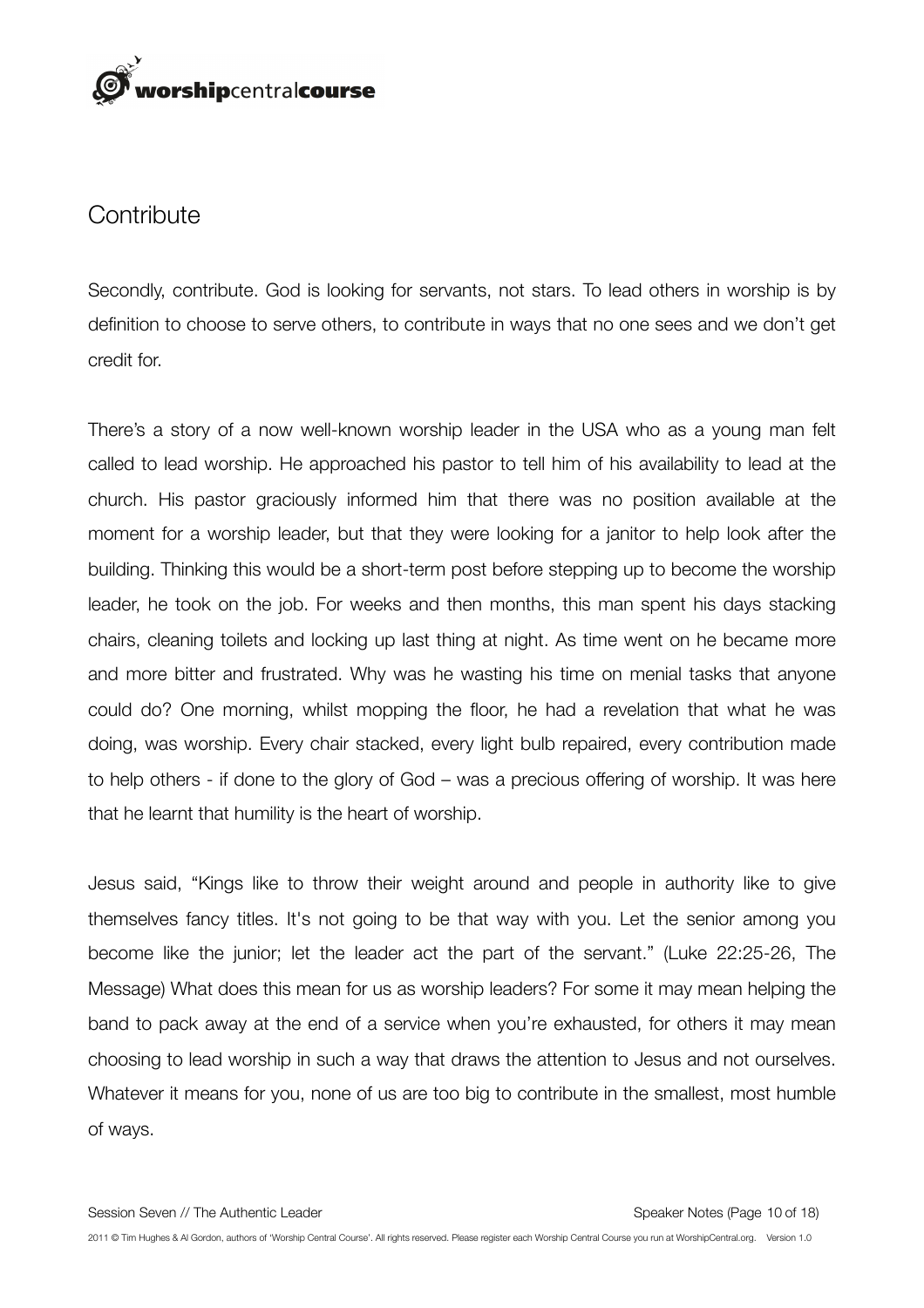

#### **Celebrate**

Thirdly, we must celebrate the successes of others. We need to enjoy and encourage the gifts of those around us. Ronald Reagan, the 40th President of the United States, had a sign on his desk in the Oval Office that said, 'There is no limit to how far a person can go as long as he doesn't care who gets the credit.' When we come across this kind of attitude rooted in deep humility, we always find incredible signs of life and creativity.

In the eighteenth century, the two great evangelists, George Whitfield and John Wesley, were well documented for having strong and differing theological opinions. One day someone asked Whitfield the brave question, 'Will you see John Wesley in heaven?' To this Whitfield responded, 'I fear not.' As the crowd gasped in shock, he continued, 'He will be so near the throne and me at such a distance that I shall hardly get a sight of him.' That's what humility looks like, choosing to think of others more highly than ourselves.

We can get so preoccupied by thoughts of who gets praised and credited for these earthly successes that we start to develop an unhealthy competitive streak. We need to let go of this desire for personal gain, choosing to celebrate the gifts of those we work and live with. Can you begin to imagine the impact of a creative community united in such a way, choosing to honour and support one another?

So that's the A string, Advance humbly. Next, the D string: D stands for Deny Yourself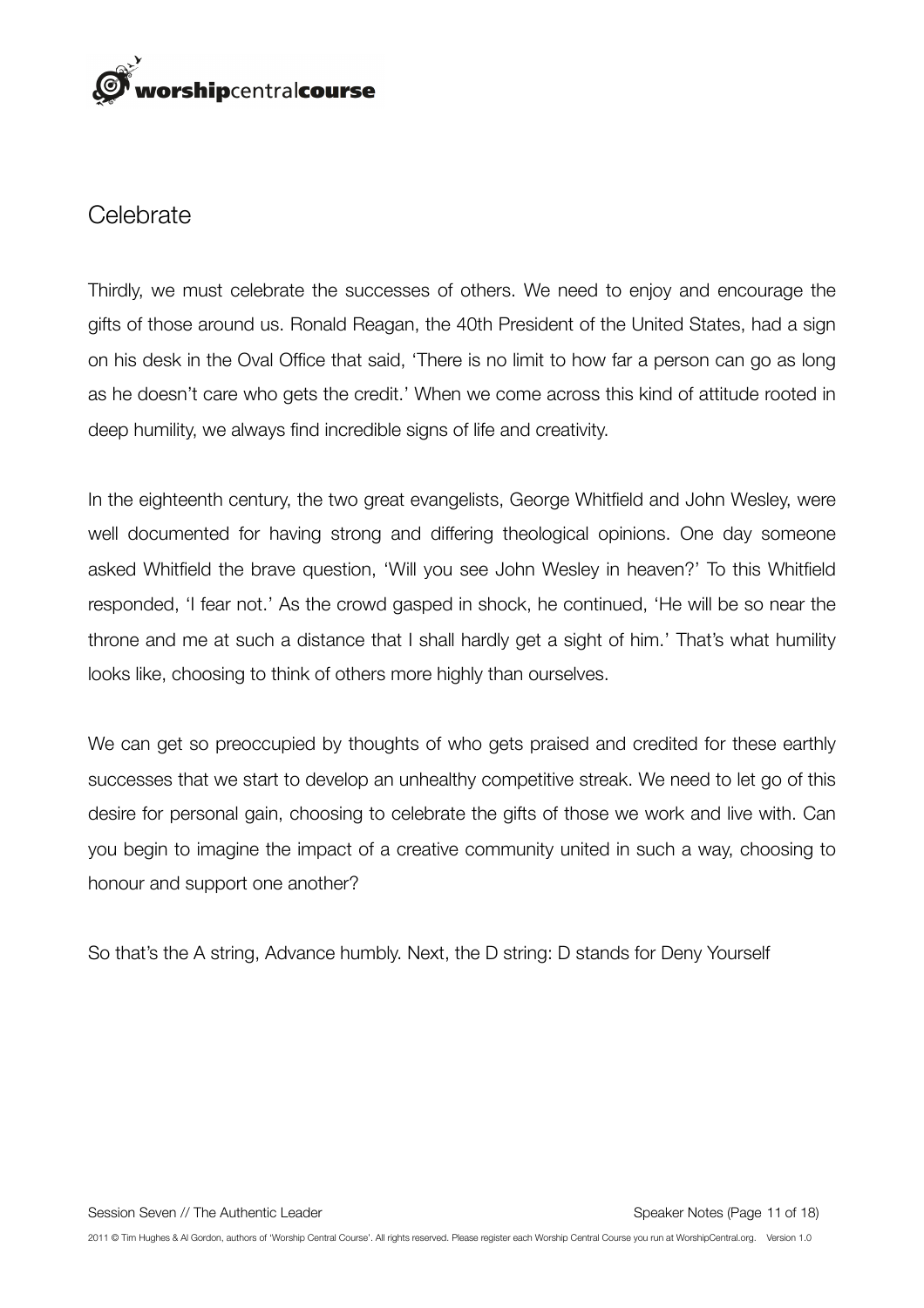

## D String // Deny Yourself

Jesus said, "If anyone would come after me, he must deny himself and take up his cross and follow me. For whoever wants to save his life will lose it, but whoever loses his life for me will find it." (Matthew 16:24)

We live in the middle of a culture obsessed with self-promotion, self-indulgence and selfsufficiency - and against it the message of Jesus is nothing less than utterly radical. To deny ourselves goes against everything the world would have us believe. In the film, 'The Matrix' the character 'Mouse' says, "To deny our impulses is to deny that which makes us human." What a lie that is. The truth is that freedom isn't being able to have everything we desire and crave; true freedom comes when we stop being a prisoner to these desires.

Jesus always lived in the opposite spirit to the world. He chose to deny himself; he went without and ultimately laid down his life for us. We are called to do the same. The authentic leader is living for something greater than financial success and personal fulfillment. As Jesus said, "What good will it be for a man if he gains the whole world, yet forfeits his soul?" (Matt 16:26) It begs the fundamental question, who are we living for? Is our greatest desire to be celebrated and adored by man, or are we willing to pay any cost to see the name of Jesus glorified?

In the film 'Amadeus', the life story of Wolfgang Amadeus Mozart is told through the eyes of fellow composer Antonio Salieri. As court composer to Emperor Joseph II, Salieri was also a highly gifted composer. During the film there is a telling scene, in which a young Salieri, alone in church, prays to God: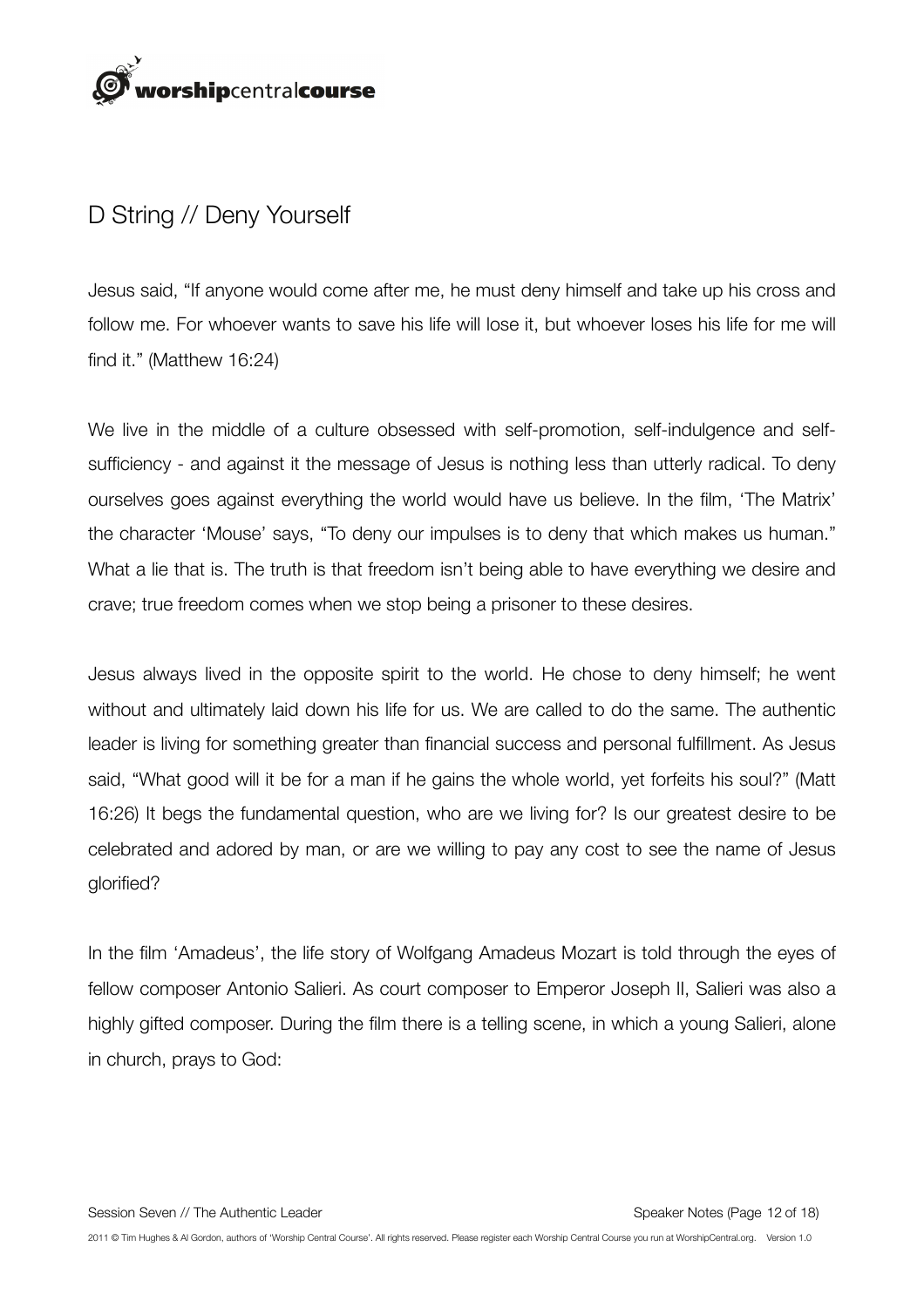

"Lord, make me a great composer. Let me celebrate your glory through music and be celebrated myself. Make me famous through the world dear God. Make me immortal."

It's hard for our motives and ambitions not to get confused at times. We want to see God worshipped throughout the earth, but if we're honest, we'd love to see ourselves succeed as well. This process of 'denying ourselves' is not a one-off prayer. Everyday we need to learn to take up our cross. This involves seeking Christ above all others and it's put into practice by our putting others first. And it should affect our choices, it should change the way we spend our money and the decisions we make.

It's not always easy to put God first. John Piper writes, "God seldom calls us to an easier life, but always calls us to know more of him and drink more deeply of his sustaining grace." In denying ourselves we are drawn closer to God. In losing our lives, we find more of God.

The danger when talking about denying ourselves is that we can develop a theology of masochism. We begin to expect that God will always call us to the very thing we'd least like to do. But God's ambition is not to make our lives miserable. On the contrary we have been given so much. In following God and responding to his call we find ourselves most alive, excited and amazed by all that we see God do.

Jim Elliot, the America missionary who was martyred serving God in remote areas of Ecuador said, "He is no fool who gives what he cannot keep to gain what he cannot lose." At the core of the authentic leader is an eternal perspective. This life is momentary, but God is everlasting. In denying ourselves on earth, we gain a treasure that can never be taken away from us – intimacy with God.

So, that's D for Deny Yourself. Next, G is for Grow in grace.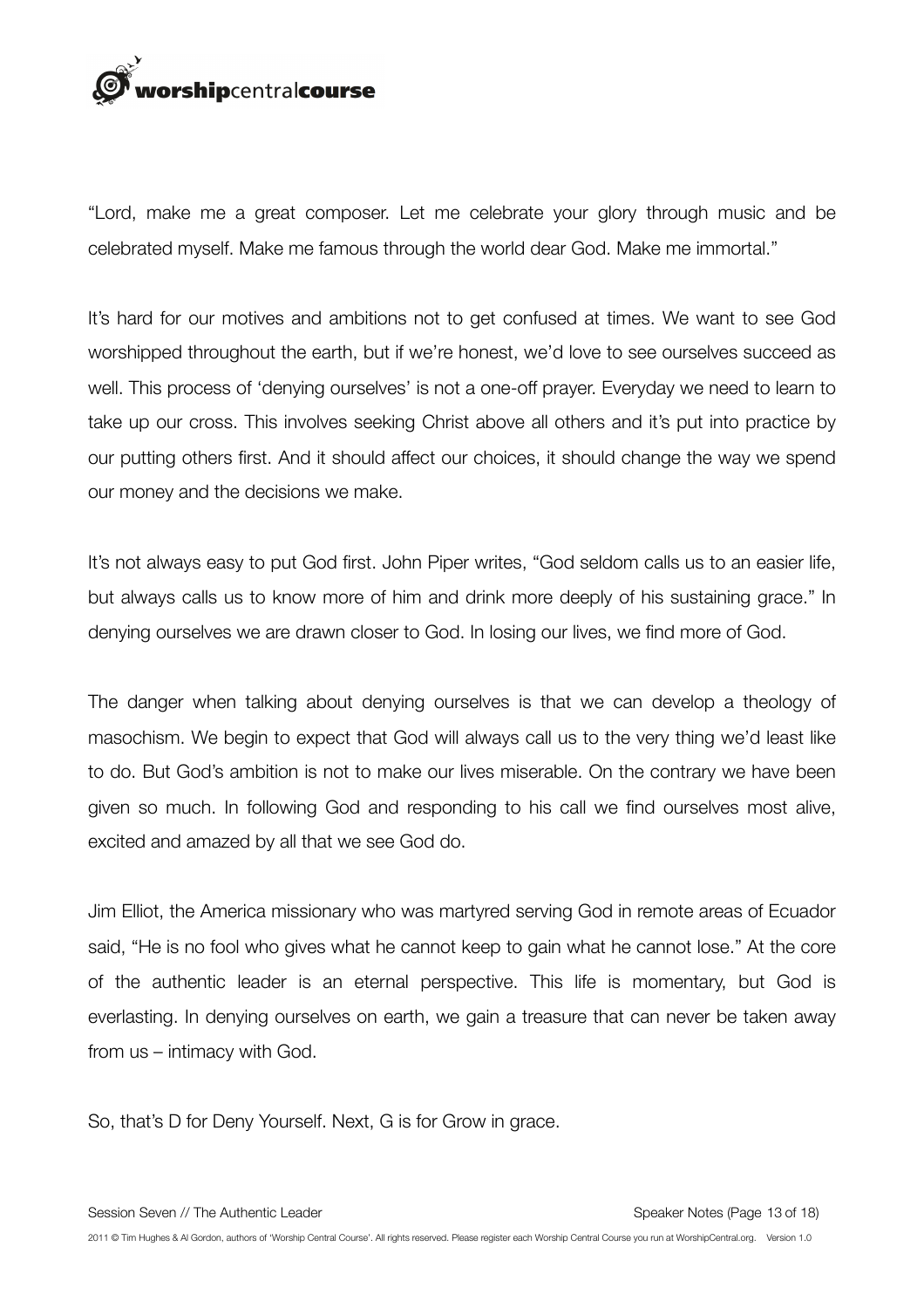

## G String // Grow in Grace

Jesus calls us to a life of growing in God's grace. He says, "Walk with me and work with me watch how to do it. Learn the unforced rhythms of grace." (Matthew 11:28, The Message)

Matt Redman describes a time when he suffered from an acute form of tendinitis that resulted in his whole arm swelling up, leaving him in agony. After visiting many doctors he eventually saw a top hand specialist who told Matt that he needed complete rest for at least seven weeks.

"For the next seven weeks," Matt writes, "I could hardly do anything, and most frustratingly of all, I couldn't play my guitar. I sat at home with loads of questions buzzing round in my head. Why was this happening? Would my arm ever fully recover? Was it the devil or was it God? I didn't really have any theological answers; but I soon realized that whatever the answers to those questions, God was at work in the situation."

"He started to speak to me: As a servant I was dispensable – servants come and go, and God can choose any of us to do any job in his kingdom. As a worship leader I was replaceable – God could have used anyone for the events that we'd been privileged to be a part of. But as a child of God, I was indispensable. There could never be another me – a child is irreplaceable."

God's love for us is not performance-related. It is a radically liberating love: your Father in heaven is pleased with you, regardless of your successes or failures. You may feel like life has left you shipwrecked, that you are a sinner and a fraud, but when the Father looks at you, he sees Jesus, and he says, 'You are my child, whom I love, with you I am well pleased.'

This is what it means to grow in the unforced rhythms of grace: to know more and more of the love that the Father has for his children. The more it happens, so we become filled to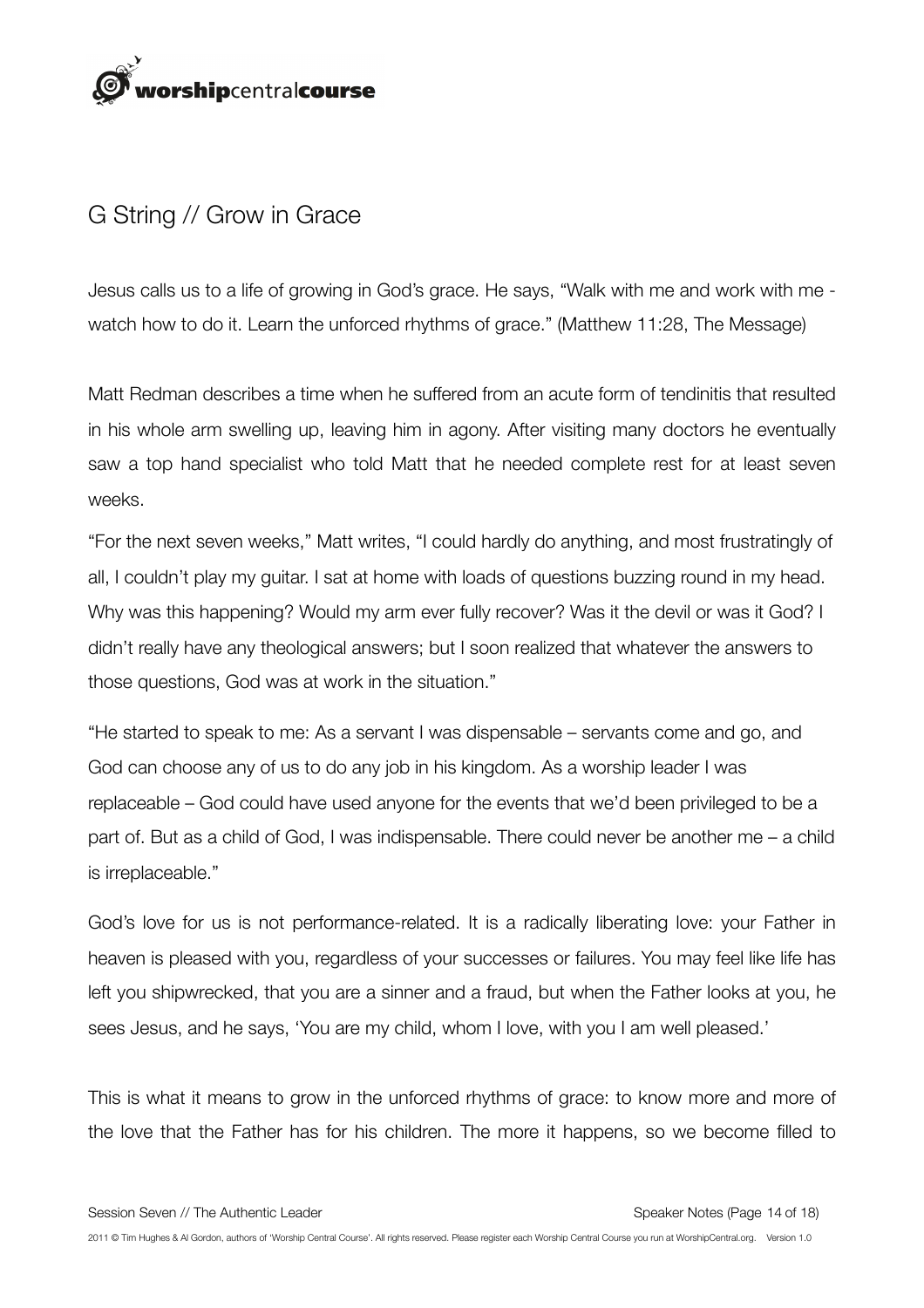

overflowing with love for those around us. The more we know we are loved, the more that love impacts those around us.

So, G is for Grow in Grace. Next, the B string; Be obedient.

## B String // Be Obedient

Jesus said, "Blessed rather are those who hear the word of God and obey it." (Luke 11:28)

In the words of Dietrich Bonhoeffer, "One act of obedience is better than one hundred sermons." Or one hundred songs! There is a high calling on leaders to live out what they both preach and sing. A trail of destruction is always left behind any leader who fails to live a life of obedience; obedient to God's word and direction.

God is concerned with how we live our daily lives. What we do with money, power, sex and ambition will tell us how sincere we are in our worship. Paul writes: 'Therefore I urge you, Brothers and Sisters, in view of God's mercy, to offer your bodies as a living sacrifice, holy and pleasing to God – this is true worship' (Romans 12:1, TNIV).

This is a sobering challenge: how can we possibly stay holy in a culture where anything goes? The first thing to say is that no one is perfect. None of us are in a position to judge anyone else; "all have sinned and fall short of the glory of God" (Romans 3:23). The extraordinary thing about God's love for us is that he has made it possible to change. There is unlimited grace available to us through the cross of Jesus, and incredible power to set us free from the habits and addictions that ruin our relationship with God.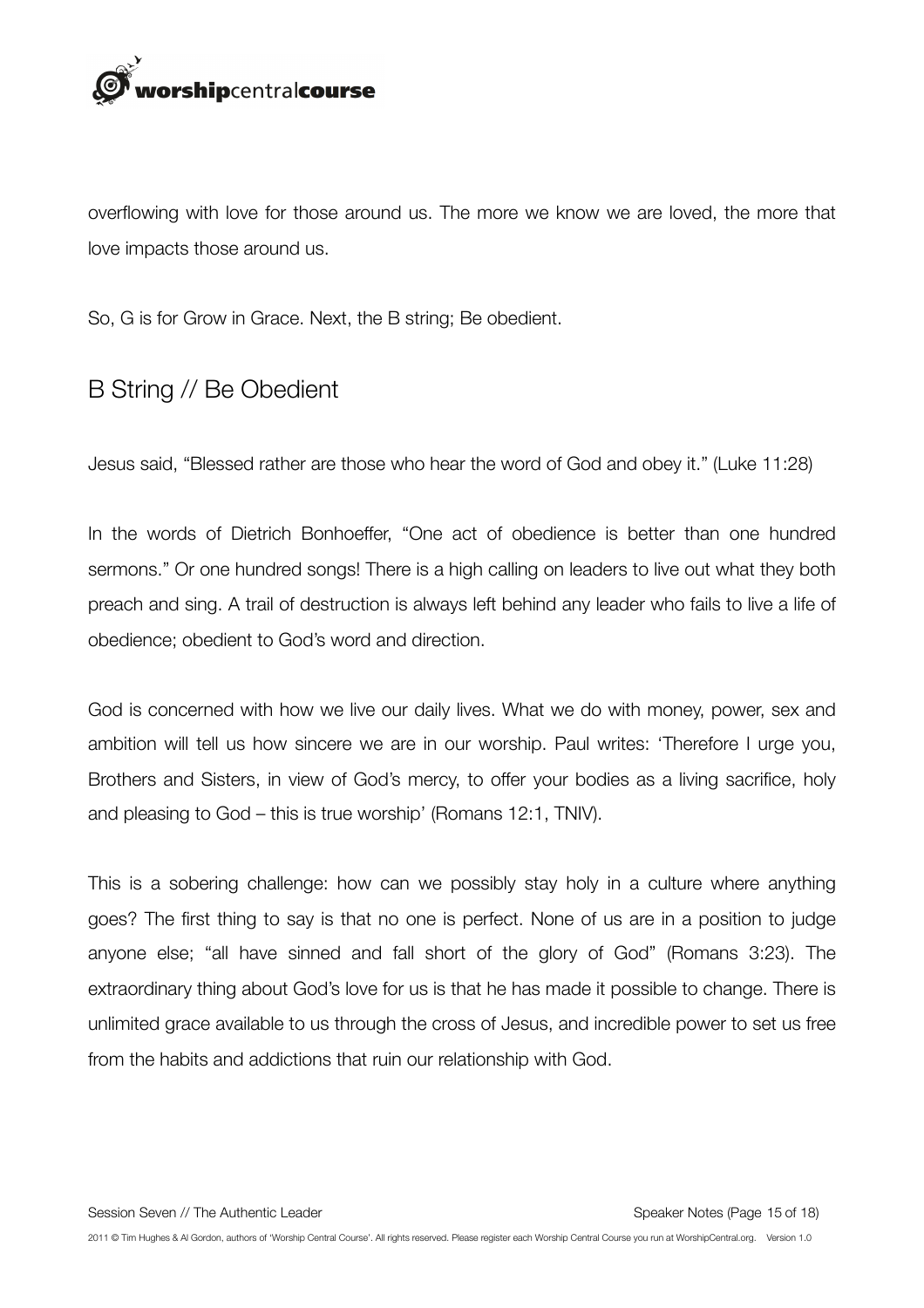

So often the power of sin is in its secrecy. That's why it's really helpful to have a few friends in our lives that can ask us the tough questions and challenge us. Together, we can pursue purity, personal holiness and integrity. With the power of the Holy Spirit at work in us, it is possible. And if we fall flat on our faces we are there to help each other up, and cheer each other on. Remember - faith is a journey best travelled with company: it was never meant to be a solo discipline any more than it was meant to be a spectator sport. We are called to do this with others.

Finally, the E string; is for Enjoy the adventure.

## E String // Enjoy the Adventure

If all of this seems like an overwhelming challenge, then you'll be pleased to hear you're not alone. Those closest to Jesus on earth felt just like you and I do when we hear these words. Matthew 19 records;

'The disciples were staggered. "Then who has any chance at all?" Jesus looked hard at them and said, "No chance at all if you think you can pull it off yourself. Every chance in the world if you trust God to do it.' (Matthew 19:25-26 The Message)

If you are passionate about the worship life of your local church you have on your heart one of the highest and most incredible callings there is. It's not easy, but as Martin Luther King Jr once said, 'The ultimate measure of a person is not where they stand in moments of convenience, but where they stand in moments of challenge, moments of crisis and controversy.' God has called you to this privileged position because he knows you are up to the job. Don't be half-hearted about it; if you are going to be a leader, then be prepared to lead. Enjoy the adventure.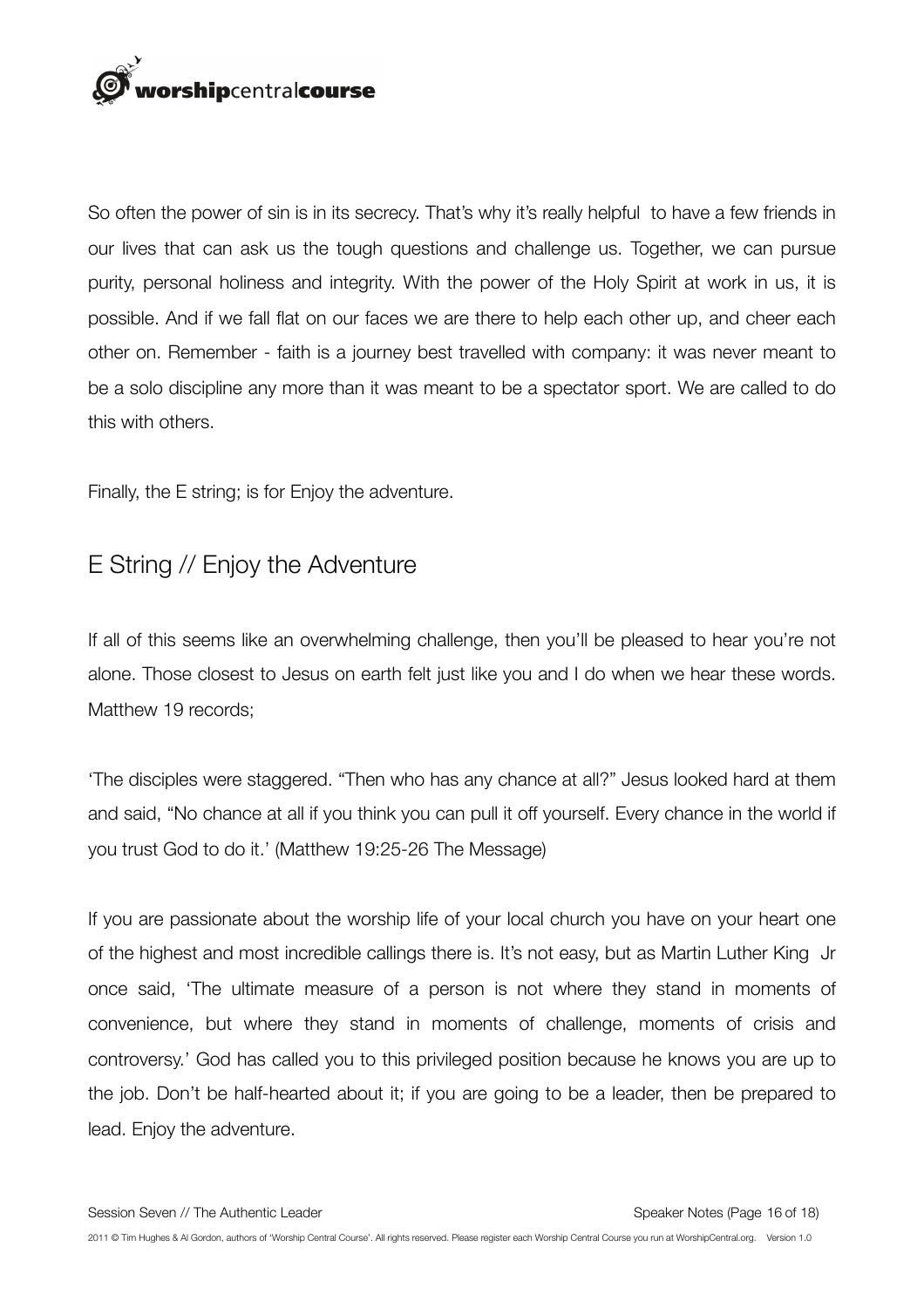

Over- intensity is not a fruit of the Spirit. We must not take ourselves too seriously, and lose the ability to laugh at ourselves and have fun. A lack of enjoyment and humour in ministry is always a worrying sign. If there is little joy then something is not right. Like the fuel gauge on a car, when it hits the warning sign, you know you need to refuel.

Leading worship at times is exhausting, stressful and involves huge sacrifice. Mixed in with the long hours, the disappointments, the hurt and tears, should be great joy, great friends and huge adventure.

So Jesus challenges us to examine our hearts, advance humbly, deny ourselves, grow in grace, be obedient and enjoy the adventure. When all those six strings are in tune our lives will make the most beautiful and amazing music that will resonate the glory of God to all around us.

Looking back over the last seven sessions we've explored what it means to encounter God in worship, we've looked at key practicalities that have helped equip us as worshippers, and we've begun a conversation about how we can empower our church to grow in their worship life. And this is just the beginning.

Now as we look forward, let's pray for a new season in our life as a worship team. As we draw all these things together, our prayer is that God will use us to bring the sound of heaven here on the earth.

We pray that our worship would be Christ-centered, and that God the Father would pour out his Spirit on us like never before. Now is the time for us to give it all and to live our lives as authentic worshippers, to run with the vision God has given us and to press into everything